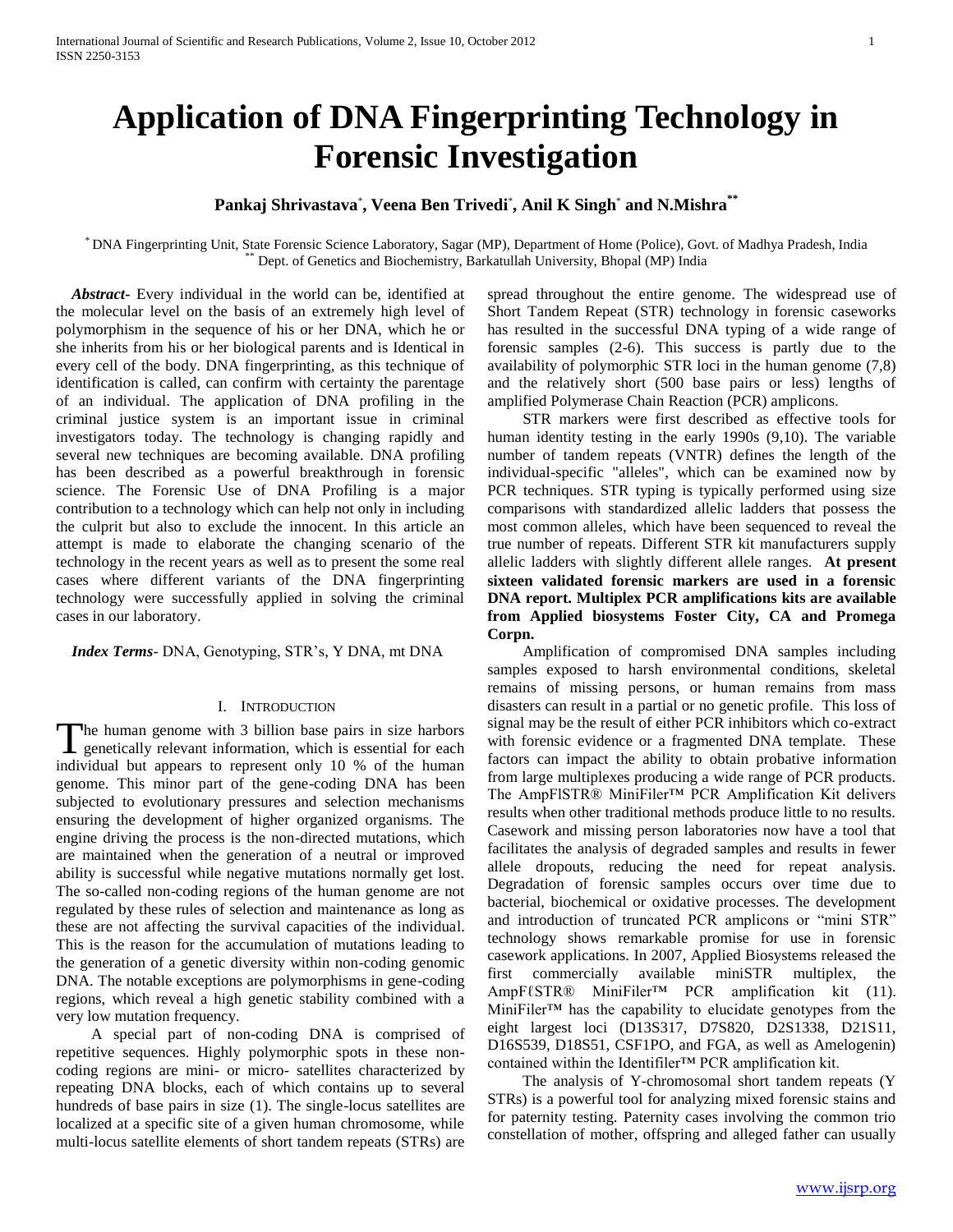be solved with STR's alone, and do not seem to require any additional or alternative markers. If a father/son relationship is to be tested, Y str markers are useful .The Y chromosome is found only in males, and therefore genetic markers along the Y chromosome can be specific to the male portion of a male– female DNA mixture such as is common in sexual assault cases. Y chromosome markers can also be useful in missing person's investigations, some paternity testing scenarios and historical investigations, because of the fact that most of the Y chromosome (barring mutation) is passed from father to son without changes. Multiplex PCR amplifications kits are available from Applied Biosystems, Foster City,CA. and Promega Corpn.

 However, if a father/ daughter parentage is in question, it may be worthwhile using also X chromosome (ChrX) markers for testing. Fathers transmit their X-chromosome to daughters as haplotypes. Analysis of X-chromosomal loci might be beneficial in deficiency paternity cases, where half-sisters and/or grandmothers are examined. If a father/son relationship is to be tested, ChrX markers are not useful at all. For testing mother– daughter relationships, ChrX markers are similar to autosomal STR markers and do not provide any specific advantage. Testing mother–son kinship, however, is more efficiently performed using ChrX markers. The exclusion chance in such cases is identical to that of ChrX STRs in father/daughter tests (12). The commercially available Mentype Argus kit (Biotype AG, Dresden, Germany) makes it possible now to examine eight different linkage groups in one multiplex reaction.

 The mitochondrial DNA (mt DNA) analysis is also being used in forensic investigation. The mt DNA is important because all mothers have the same mt DNA as their daughters, because of the fact that the mitochondria of each new embryo come from mother's egg cell whereas the father's sperm contribute only the nuclear DNA. The mt DNA is present in numerous copies per cell and is applicable when nuclear DNA is extremely degraded as in air crashes where high temperatures degrade the nuclear DNA. The second reason is that mt DNA is 100% maternally inherited; therefore during identification of body the mt DNA of remains of the body can be easily compared with that of the mother or maternal uncles of the victim (13). Mitochondrial DNA kit is available from Applied Biosystems, Foster City,CA.

 **We provide below some real cases where different variants of the DNA fingerprinting technology were successfully applied in solving the criminal cases in our laboratory.** 

## **Case 1**

 This was the first case solved by the DNA fingerprinting Unit MP proving the fact that the DNA technology is not only to apprehend the guilty but to save the innocent. A physically challenged unmarried girl gave birth to a child. The girl was supposed to have indicated by sign language the alleged father of her new- born child. The child died a few days after birth. The referral blood samples taken from the mother (the complainant) as well as from the alleged father and femur bone with adhering tissues of the dead child were received in our lab. DNA profile of all three samples was generated. The comparison of the DNA profile of the dead child, the mother and the alleged father proved conclusively that the alleged father of the child is not the biological father of the dead child, thereby proving the allegation

of fathering the dead child to be false. The child's profile had an allele from its mother on all forensic STR markers but not so from the alleged father, thus proving this case to be one of exclusion. This finding was further confirmed by the Y (Male) DNA profile of the suspected father and the child, as the child was the male child (confirmed by the XY on Amelogenin loci). The child was found paternally unrelated with the alleged father.

## **Case 2**

**Genetic Markers**

 Burnt skeletal remains of a young person were found on the roof of a house. There was no other clue available to prove the identity of the deceased. Face and body was found to be burnt only teeth and few bones were seen. A vigilant doctor who examined the remains carefully preserved postmortem blood, burnt tissue, femur bone and a few teeth which were referred to our lab for analysis. The referral blood samples of an elderly couple (who could not identify the remains but suspected the remains to be of their missing son) were also sent to the lab. All the samples received here yielded amplifiable DNA. Comparative analytical studies on the DNA profile obtained from the blood samples of the couple and the profile generated from burnt forensic samples confirmed the remains to be those of the son of the couple (Table 1).

**Table 1: Results obtained from the available samples by using AmpflSTR® identifiler kit in case 2.**

**DNA Profile Generated from Femur** 

**DNA profile generated from referral blood sample of Mother**

**Bone** 

**DNA profile generated from referral blood sample of Father**

D8S1179 **14,** 15 **14,** 16 **15, 16** D21S11 **30, 30 30, 33.2 30, 33.2** D7S820 **8,** 12 **9,** 12 **9,12** CSF1PO **9,** 10 10**, 10 10,12** D3S1358 **16,**16 **17,**16 **17,17** THO1 **8, <mark>9</mark>** 9, 9.3 D13S317 **10, 12 8, 10 8,12** D16S539 **12,**13 13**, 12 11,12**

| D2S1338                                                                                                                                                                                                                 | 20, 23                                                | <b>23</b> , 18 | 18, 18                  |
|-------------------------------------------------------------------------------------------------------------------------------------------------------------------------------------------------------------------------|-------------------------------------------------------|----------------|-------------------------|
| D19S433                                                                                                                                                                                                                 | 13, 14                                                | 14, 15.2       | 15.2, 15.2              |
| vWA                                                                                                                                                                                                                     | 14, <mark>14</mark>                                   | 14,16          | 16,17                   |
| <b>TPOX</b>                                                                                                                                                                                                             | 8,11                                                  | 8,8            | 8,8                     |
| D <sub>18</sub> S <sub>51</sub>                                                                                                                                                                                         | 13, 17                                                | 17,15          | 15,19                   |
| D5S818                                                                                                                                                                                                                  | 11,12                                                 | 11,12          | 10,12                   |
| <b>FGA</b>                                                                                                                                                                                                              | 24, 25.2                                              | 24, 25.2       | 22.2, 24                |
| <b>AMELOGENIN</b>                                                                                                                                                                                                       | XY                                                    | X Y            | $\mathbf{X} \mathbf{X}$ |
| child shares the allele from his parents. For example on I <sup>st</sup> loci<br>tested i.e. on D8S1179 the child is 14,16, one of these two allele<br>has to come from father (14 in this case) and the other one from | Note- Forensic DNA test is based on the fact that the |                |                         |

his mother(16 in this case). This has to be tested on all the 16 loci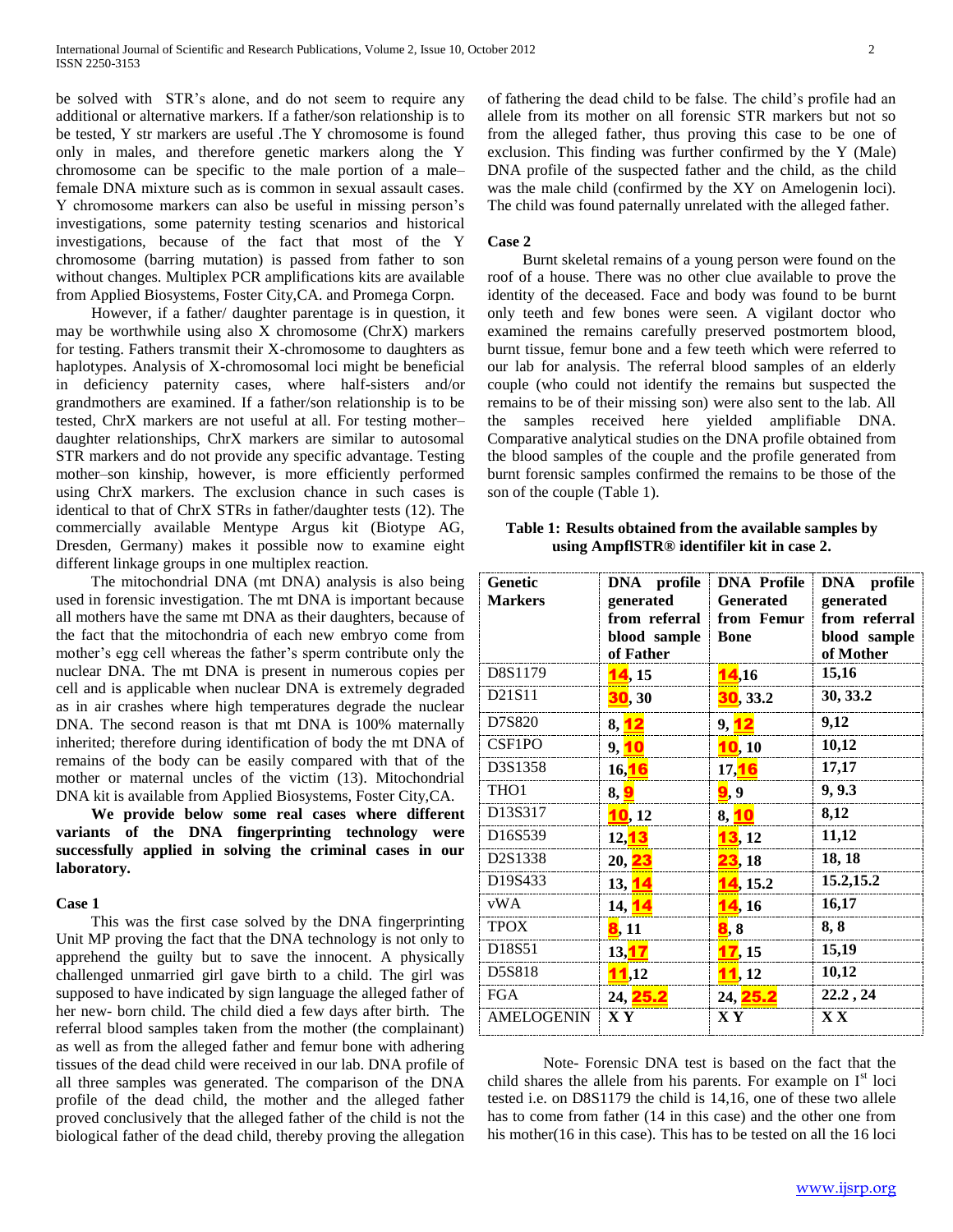in the kit. One or two mismatch in this test shows exclusion. But this needs further confirmation by Y DNA, mt DNA or X DNA kit/markers, as per the requirement or availability of the referral samples.

## **Case 3**

 In a case a mandible, scapula and few teeth were recovered near a petrol pump near a highway. A person from the staff was missing since last couple of years. During investigation the referral blood samples of father was sent to DNA lab along with the mandible, scapula and teeth. mandible and scapula were not found suitable for DNA examination. DNA was isolated from teeth but only partial DNA profile could be generated with AmpflSTR® identifiler kit. By this time the we got the AmpFℓSTR® MiniFiler™ kit from Applied Biosystems. The remaining loci were amplified and confirmed by using this kit (Table 2) and it became possible to fix the identity of few teeth.

## **Table 2:Results obtained from the degraded sample with the AmpflSTR® identifiler and AmpFlSTR® MiniFiler amplification kit in case 3**

| Genetic<br><b>Markers</b> | DNA<br><b>Profile</b><br><b>Generated from Few</b><br>Teeth | DNA<br>profile<br>from<br>generated<br>referral<br>blood<br>sample of Father |
|---------------------------|-------------------------------------------------------------|------------------------------------------------------------------------------|
| D8S1179                   | 12,12                                                       | 10,12                                                                        |
| D21S11                    | 29,31.2                                                     | 29,31.2                                                                      |
| D7S820                    | $10,12*$                                                    | 8,12                                                                         |
| CSF1PO                    | $10,12*$                                                    | 12,12                                                                        |
| D3S1358                   | 14,16                                                       | 15,16                                                                        |
| THO1                      | 8,9                                                         | 6,8                                                                          |
| D13S317                   | 11,11                                                       | 8,11                                                                         |
| D16S539                   | 10,13                                                       | 9,13                                                                         |
| D2S1338                   | 19,20                                                       | 17,20                                                                        |
| D19S433                   | 13,16.2                                                     | 14.2, 16.2                                                                   |
| vWA                       | 15,18                                                       | 16,18                                                                        |
| <b>TPOX</b>               | 9,11                                                        | 11,11                                                                        |
| D18S51                    | 15,16*                                                      | 14,15                                                                        |
| D5S818                    | 11,13                                                       | 11,13                                                                        |
| <b>FGA</b>                | 20,24                                                       | 24,25                                                                        |
| <b>AMELOGENIN</b>         | XY                                                          | X Y                                                                          |

**\*low peaks in the profile confirmed by AmpFlSTR® MiniFiler™ amplification kit**

 **Note: In this case as the referral sample of mother was not available so for deciding the case conclusively Y DNA profile of the both were also matched to confirm patrilineal relatedness.**

## **Case 4**

 Another case pertains to an even more complicated & precise forensic DNA profiling examination. A young girl committed suicide. Her postmortem examination revealed that her uterus was suspected to be gravid (6-8 weeks). The examining doctor had put a question mark against the uterus examination column. The dead girl's uterus, referral blood samples of the two suspects- a young neighbor and the dead girl's father were sent to the DNA unit, for examination. On opening the uterus, the tiny fetus could not be discerned as the inner mass had turned pulpy due to the sample not being preserved as per DNA examination guidelines. However, careful sampling from the endometrial lining as also from the outer wall of the uterus was done. But when autosomal STR DNA profile was generated it was found to be the same female. The DNA from the endometrial lining was checked for the presence of Y DNA with AmpFℓSTR® Y filer amplification kit. A Y profile was generated. Y DNA profiles using the same kit were also generated from the referral blood samples of both the accused. A careful study of the DNA profiles thus obtained revealed that, in fact, the maternal grandfather was the father of this foetus (in his dead daughter's Uterus). The other person accused of being the father of the unborn fetus was thus exonerated of a crime he never committed.

## **Case 5**

 In most of these cases, the victim is from a cast different from that of the perpetrator, and interestingly, most of these allegations have been proved to be false post- DNA profiling examination.

 For example, an allegation was made by a lady of a different cast against two Gurjar youths of having raped her. The lady was working as an employee of another Gurjar land-owner. On analysis of vaginal smear samples and clothing of the victim and the referral blood samples of the two accused, it was found that the source of male DNA present in the private part and the clothing of victim was not of the two accused (their STR profile was different from the STR profile of the male found in the samples of the victim).

 Interestingly, this male (whose presence has been confirmed in the private parts of the victim) shares a similar Patrilineal Y-chromosome profile as found on the Y chromosome profile of both accused. That is to say, the male fraction found on the person of the complainant is of a male related to the accused patrilinealy.

## **Case 6**

 A case of suspected child swapping in the Govt. hospital was received at DNA fingerprinting laboratory, Sagar for establishing the paternity of the questioned child. A woman gave birth to a child in a Government Hospital. Her family members claimed that the child born to the woman was a male but the child handed over to them was female. Referral blood sample of both parents as well as of the female child were referred to DNA Fingerprinting unit to unravel the truth. DNA was isolated by using FTA paper and phenol chloroform extraction procedure, DNA fragments were amplified by using AmpFℓSTR® identifiler kit and the analysis was done by Genemapper software version 3.5 using 3100 Sequencer supplied by Applied Biosystems. The genotyping results showed a complete match of the newborn child with both parents except on *vWA* locus with mother. At *vWA* locus the father and daughter were homologous 16, while on the same locus mother was homologous 17, thereby